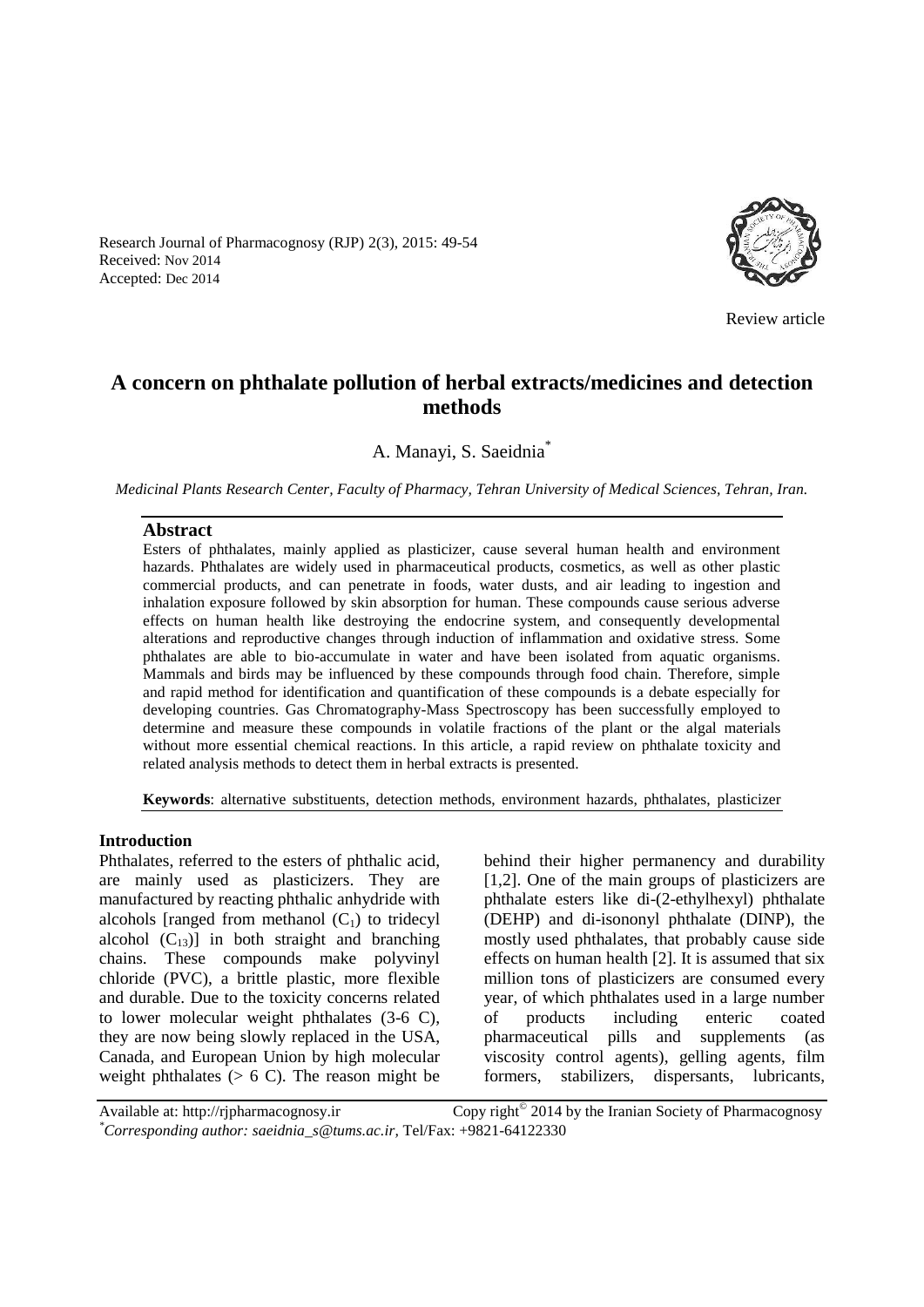binders, emulsifyers, and suspending agents [3]. Moreover, they are mainly applied in several commercial compounds like cosmetics, paper coating, paints, plastic food packages, infant toys, and adhesives [2]. Phthalates are employed as solvent to hold fragrance, reduce nail polish cracking, and decrease hair spray stiffness, as well as increasing products penetration and moisturizing of skin in cosmetics [1]. As a matter of fact, when phathalates are released into the water and soil, a consequent exposure and bioaccumulation of these compounds may happen in either plants or animals and even human [4]. Regarding the recent published articles on probable pollution of medicinal plants and other natural medicines like marine algae to phthalate [2,4,5], finding a detection and even quantification method, which can be accurate, fast and cost effective, seems an important and considerable challenge particularly in standardization of herbal extracts and phytopharmaceuticals.

### *Routs of exposure*

Since these compounds are not in chemical bound with plastics, they can penetrate into foods, water dusts, and air leading to ingestion and inhalation exposure to human. They can even be absorbed dermally trough application of cosmetics on the skin [6]. Children normally consume more food than adults related to their body weights, and therefore they are supposed to expose higher concentration of phthalates from food. Additionally, children are in contact with phthalate containing products through mouthing toys, and children stuffs. Consequently, phthalates in these products dissolve in saliva during mouthing and are absorbed into their body [1]. Newborns or children may receive phthalates, mostly DHEP, trough medical devices like intestinal feeding and dialysis equipment, catheters, and gloves [1].

Accumulation of phthalates may occur in a variety of herbal medicines especially those that are used to grow up in water and rivers due to the exposure of plants' roots to the wastewater. The results of a study has revealed that *Benincasa hispida* uptake and accumulated DHEP in its inner parts of leaves, stems, and fruits from contaminated air [7]. Moreover, vegetables like lettuce (*Lactuca sativa*), hot pepper (*Capsicum frutescens*), Chinese cabbage (*Brassica parachinensis*), carrot root (*Daucus carota*), cucumber (*Cucumis sativus*), water spinach (*Ipomoea aquatica*), tomato (*Lycopersicon esculentum*) and pumpkin (*Cucurbita moschata*) are reported to accumulate DHEP from plastic mulch film. Some of these plants have been introduced as phytoremediation for absorbing phthalates from polluted soil and air [8]. Consequent exposure of animals and humans to phthalate by using polluted herbs, crops and vegetables is possible [4]. Vegetables growing in urban districts have shown high levels of contamination with phthalates and this contamination has decreased by increasing the distance from the city center [9].

# *Mechanisms of toxicity*

Epidemiological studies have revealed that the human health may be impacted by phthalates plasticizers [1]. Phthalates disturb endocrine systems such as thyroid and sex hormones in humans [10], followed by induction of inflammation, oxidative stress, early puberty in girls, asthma, and allergic symptoms [1,6,11]. Additionally, literature review has demonstrated that these compounds could exhibit toxicity in liver, kidney, lung and testis in both animal and clinical studies [1,2]. Modulation of peroximal beta-oxidation, the peroxisome proliferatoractivated receptor alpha-receptor and gap junction may be involved in hepatocarcinogenicity of phthalates [2].

Serious health effects of these compounds on reproductive system have been reported including decrease of sperm count and quality followed by histopathological alteration in testis in men, as well as endometriosis and uterine leiomyomata in women [4,12]. Furthermore, exposure to phthalates during pregnancy has produced serious adverse effects like miscarriage, low birth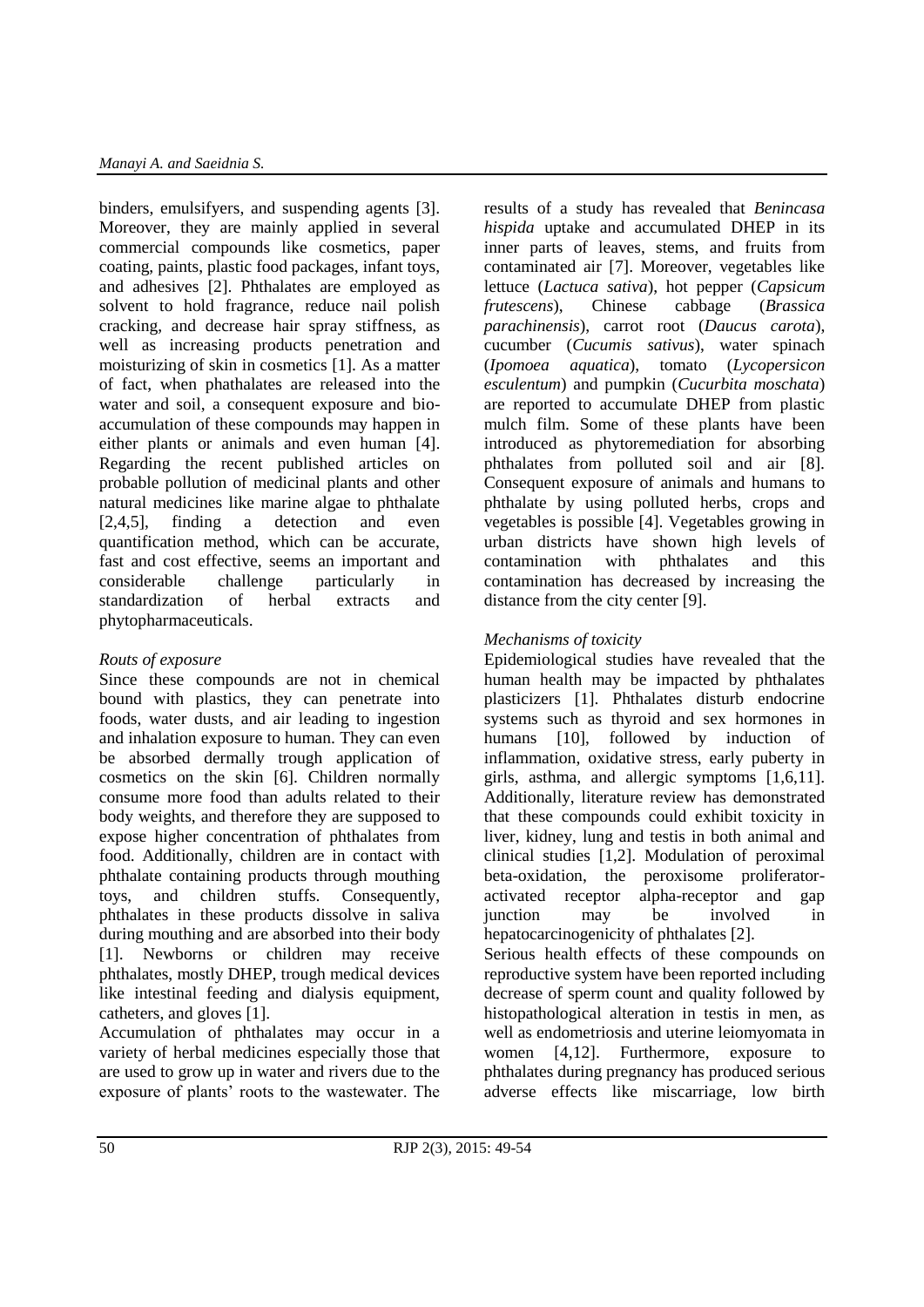weight, and preterm birth trough induction of inflammation and oxidative stress [6]. Moreover, fetal exposure to phthalate is associated with behavioral and mental ability; for instance in the third trimester of pregnancy they have caused neurogical problems in children even until 4-9 years of age [13]. The results of a study has suggested that di-*n*-butyl phthalate (DBP) changed epididymal structure and function through alteration of epididymal antioxidant enzymes and enhancement of lipid peroxidation in a dose dependent manner in adult rats [14]. Testicular atrophy in rats has occurred by DEHP through decreasing zinc in testis and alteration of zinc transporter, ZnT-1. This compound has caused reduction of testosterone biosynthesis in Leydig cells as well as inhibition of follicle stimulating hormone (FSH) in Sertoli cells [2]. Additionally, a significant relation has been reported between metabolites of phthalate in the urine and C-reactive protein (CRP), ferritin, fibrinogen, alkaline phosphatase (ALP), and absolute neutrophil count (ANC), markers of inflammation and gamma glutamyltransferase (GGT), and eventually bilirubin and markers of oxidative stress [15,16].

# *Ecotoxicity and food chain*

These compounds were also identified in seawater and rivers indicating that they polluted seawater in uncontrolled ways and produced toxic effects on phyto- and zooplanktons, fish, and arthropods. Diallyl phthalates have hormonal activity, and therefore they can change gonadal development and reproductive system in aquatic creatures. These compounds decreased phoshpoproteins in both males and females [2]. Some phthalates like benzyl butyl phthalate (BBP) are bio-accumulated in water, and have been isolated from aquatic organisms indicating endocrine disruption in fish. Mammals and birds may be influenced by these compounds from food chain [1].

# *Alternatives of phthalates*

A number of alternatives have been identified for

plasticizers including citrates, sebacates, adipates, and phosphates for producing toys, children articles, and medical devices. However, the effects of these alternative substances on human health and environment have not been studied well so far [1]. These compounds do not chemically bind to polymers like phthalates, and can leach out from the products. Although these alternative compounds have demonstrated promising application, the evidence-based studies have revealed their effects on liver, kidney, spleen, testis, and uterus, as well as toxic effects on aquatic organisms [1]. Other substitution approaches are petroleum-based plastics, which have been derived from non-renewable fossil fuel resources but these plastics also possess several health and environment concerns. During the manufacturing process of these compounds, greenhouse gases and pollutants including hydrogen sulfide, sulfuric acid, heavy metals, chlorofluorocarbons, polycyclic aromatic compounds, volatile organic compounds, and nitrogen and sulfur dioxides are generated. Biobased plastics are the substituents for the two latter types of plastics including plastics with phthalates and petroleum-based plastics. These bio-based plastics may completely be manufactured using plant materials or a mixture of plant materials and petroleum-based. Production of these kinds of plastics causes their special hazards like large quantities of pesticides usied in agriculture, and hazardous chemicals like sodium hydroxide, carbon disulfide, and chlorine. They are also of concern for health and environment. Moreover, using genetically modified organisms (GMOs) and their influence on the environment for production of bio-based plastics are not fully recognized [1,17].

# *Methods of measurement*

Actually, the Joint Research Centre (JRC) of the European Commission published a review of methods to measure phthalates in food in 2009 [18]. All methods used are able to detect even trace amounts of phthalates in tested materials. A bibliography has revealed that beside the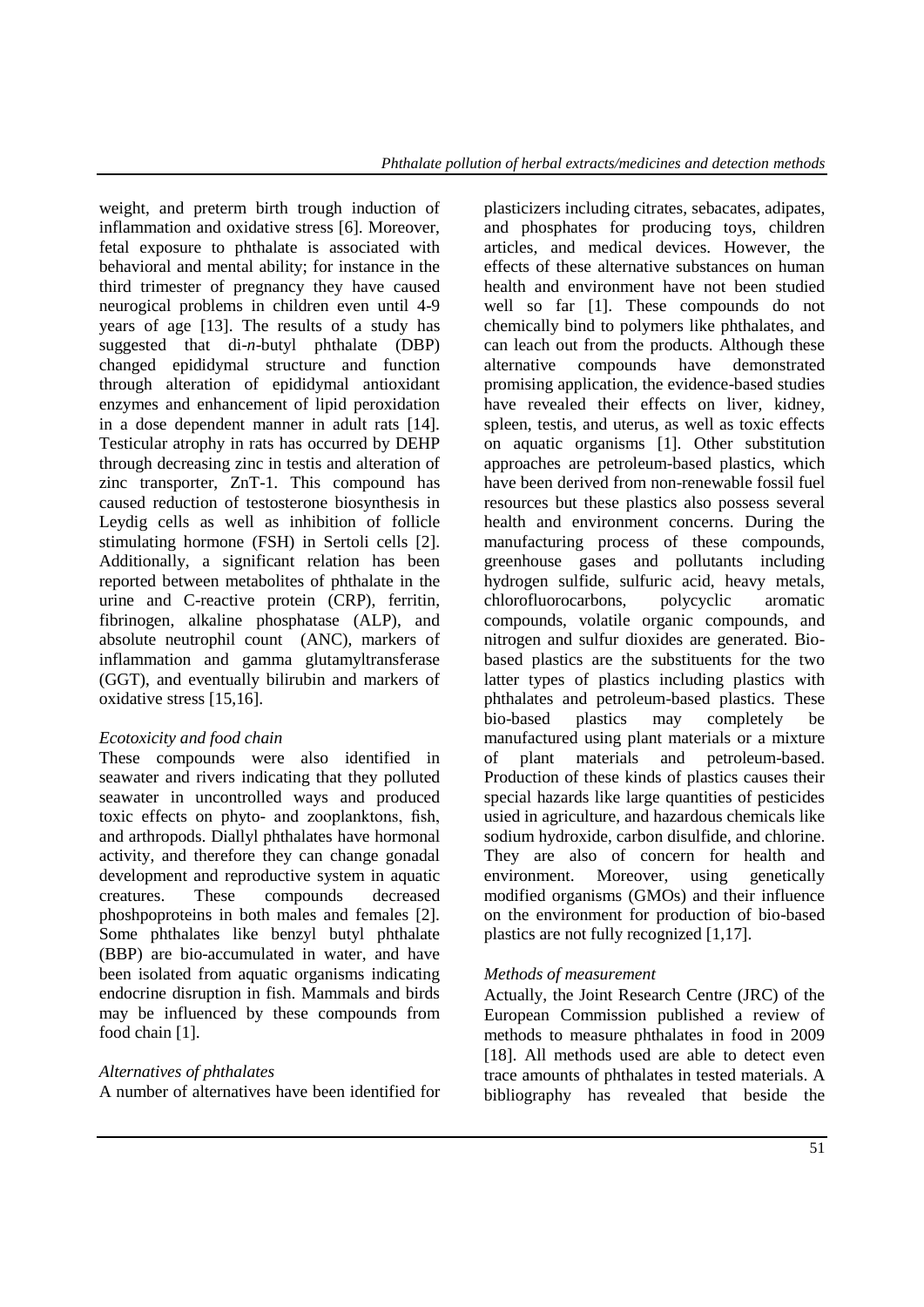different methods [HPLC-UV (High Performance Liguid Chromatography-Ultra Violet spectroscopy), GC-FID (Gas Chromatography-Flame Ionization Detector), HRGC-MS (High Resolution Gas-Chromatography- Mass Spectroscopy) and GC-ECD (Gas Chromatography-Electron Capture Detection)] for the determination of DEHP (Di (2- Ethylhexyl) Phthalate) in various biological fluids and tissues, wastewater and so on [19,20], Gas Chromatography-Mass Spectroscopy has been employed successfully to determine and measure both the presence and quantity of these compounds in volatile fractions of the plant or the algal materials without using more chemical reactions like esterifying the extracts [21].

But the first challenge in this way would be the preparation of a volatile fraction from natural materials. Interestingly, Clevenger type apparatus, which have commonly been used for essential oil extraction, may be applicable for extraction of volatile fractions even from nonflavor or non-essential oil-bearing plants. Combination of solvent extraction using high volatile solvents like hexane or petroleum ether with maceration of natural materials in water before performing the oil extraction is one of the successful techniques to extract the main parts of phthalate content from the tested materials. The results of a previous study have shown that DEHP was present in both essential oils of *L. salicaria* obtained using hydro-distillation and microwave assisted hydro-distillation methods. The amount of DEHP was higher in the oil obtained by microwave assisted hydro-distillation method compared to hydro-distillation method [5]. Moreover, oil of the brown algae *Nizamuddinia zanardinii* that had been extracted by hydro-distillation method contained 5.9% phthalate contamination [21]. It seems that this technique can be used by slight modification especially in material preparation just before the extraction process. Further investigation is highly recommended to support and develop this idea.

## **Conclusion**

Plasticizers are chemically synthesized compounds, which improved physical properties of PVC and cosmetics [1,2]. Since these compounds are not in chemical binding to polymers, they can easily leach out to the environment [1]. Human are in contact with these chemicals through ingestion of contaminated food like plants and animals and polluted water, as well as inhalation of phthalates in the air [1,6,19,20]. These compounds also exhibited toxicity in liver, kidney, lung and testis followed by causing disturbance in endocrine systems of human and aquatic creatures [1]. Although there are several alternatives presented for plasticizers, these alternative substances are not studied well whether they can cause any adverse effects on human health and environment or not [1,17]. There are some analytical methods to detect and measure phthalates in polluted items including HPLC-UV, GC-FID, HRGC-MS, GC-MS, and GC-ECD suggested in previous papers [19,20,21], in which GC-MS has been suggested as a simple and accurate method for quantitative determination of these compounds in the contaminated plant oils.

### **Acknowledgements**

This article is a result of in-house data (MPRC, TUMS) and has not founded by anywhere else.

### **Declaration of interest**

The authors declare that there is no conflict of interest. The authors alone are responsible for the content of the paper.

### **References**

- [1] The Lowell Center for Sustainable Production at the University of Massachusetts. *Phthalates and their alternatives: health and environmental concerns.* Massachusetts: University of Massachusetts Lowell, 2011.
- [2] Saeidnia S. *Phthalate.* In: Wexler P. (Ed), Encyclopedia of Toxicology. 3<sup>rd</sup> Edition, London: Elsevier, 2014.
- [3] Rudel R, Perovich L. Endocrine disrupting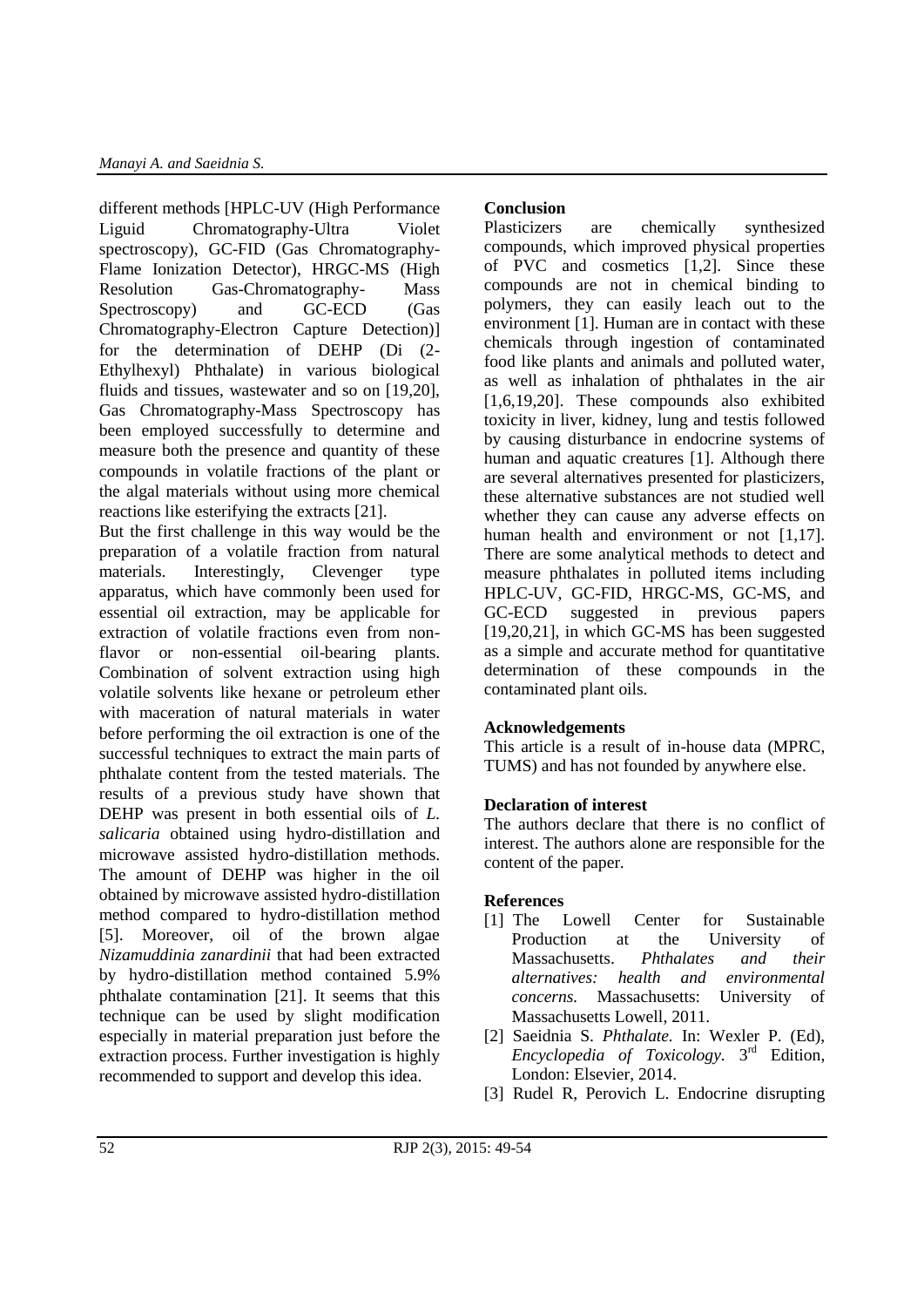chemicals in indoor and outdoor air. *Atmos Environ.* 2008; 43: 170-181.

- [4] Saeidnia S, Abdollahi A. Are medicinal plants polluted to phthalates? *Daru J Pharm Sci.* 2013; 21: 43.
- [5] Manayi A, Saeidnia S, Shekarchi M, Hadjiakhoondi A, Shams Ardekani MR, Khanavi M. Comparative study of the essential oil and hydrolate composition of *Lythrum salicaria* L. obtained by hydrodistillation and microwave distillation methods. *Res J Pharmacogn.* 2014; 1(2): 37- 42
- [6] Ferguson KK, Cantonwine DE, Rivera-González LO, Loch-Caruso R, Mukherjee B, Anzalota Del Toro LV, Jiménez-Vélez B, Calafat AM, Ye X, Alshawabkeh AN, Cordero JF, Meeker JD. Urinary phthalate metabolite associations with biomarkers of inflammation and oxidative stress across pregnancy in Puerto Rico. *Environ Sci Technol*. 2014; 48: 7018-7025.
- [7] Wu Z, Zhang X, Wu X, Shen G, Du Q, Mo C. Uptake of di(2-ethylhexyl) phthalate (DEHP) by the plant *Benincasa hispida* and its use for lowering DEHP content of intercropped vegetables*. J Agric Food Chem.* 2013; 61: 5220-5225.
- [8] Du QZ, Fu XW, Xia HL. Uptake of di-(2 ethylhexyl) phthalate from plastic mulch film by vegetable plants. *Food Addit Contam Part A.* 2009; 26(9): 1325-1329.
- [9] Zeng F, Cui K, Xie Z, Wu L, Luo D, Chen L, Lin Y, Liu M, Sun G. Distribution of phthalate esters in urban soils of subtropical city, Guangzhou, China. *J Hazard Mater.* 2009; 164: 1171-1178.
- [10] Schecter A. *Phthalates: human exposure and related health e*ff*ects*. In: Meeker JD and Ferguson KK, 3rd Ed. *Dioxins and health*: *including other persistent organic pollutants and endocrine disruptors*. Hoboken: John Wiley & Sons, Inc., 2012.
- [11] Swan SH. Environmental phthalate exposure in relation to reproductive outcomes and other health endpoints in humans. *Environ Res.* 2008; 108 (2): 177- 184.
- [12] Weuve J, Hauser R, Calafat AM, Missmer SA, Wise LA. Association of exposure to phthalates with endometriosis and uterine leiomyomata: findings from NHANES, 1999- 2004. *Environ Health Perspect.* 2010; 118 (6): 825-832.
- [13] Walter J, Crinnion ND. Toxic effects of the easily avoidable phthalates and parabens. *Alt Med Rev.* 2012; 15: 190-196.
- [14] Zhou D, Wang H, Zhang J. Di-*n*-butyl phthalate (DBP) exposure induces oxidative stress in epididymis of adult rats. *Toxicol Ind Health.* 2011; 27: 65-71.
- [15] Ferguson KK, Loch-Caruso R, Meeker JD. Urinary phthalate metabolites in relation to biomarkers of inflammation and oxidative stress: NHANES 1999-2006. *Environ Res.* 2011; 111(5): 718-726.
- [16] Ferguson KK, Loch-Caruso R, Meeker JD. Exploration of oxidative stress and inflammatory markers in relation to urinary phthalate metabolites: NHANES 1999-2006. *Environ Sci Technol.* 2012; 46(1): 477-485.
- [17] Alvarez C, Edwards S. Draft Report: The potential for use of bio-based plastics in toys and children's products; available from: http://www.uml.edu/RESEARCH/CFCI/CFC IAnnualReport20072008Final.pdf.
- [18] Wenzl T. Methods for the determination of phthalates in food*.* European Commission Joint Belgium: Research Centre Institute for Reference Materials and Measurements; available from: http://www.bezpecnostpotravin.cz/UserFiles/ File/Publikace/ftalaty.pdf.
- [19] Appendix A to part 136; methods for organic chemical analysis of municipal and industrial wastewater. Available from: